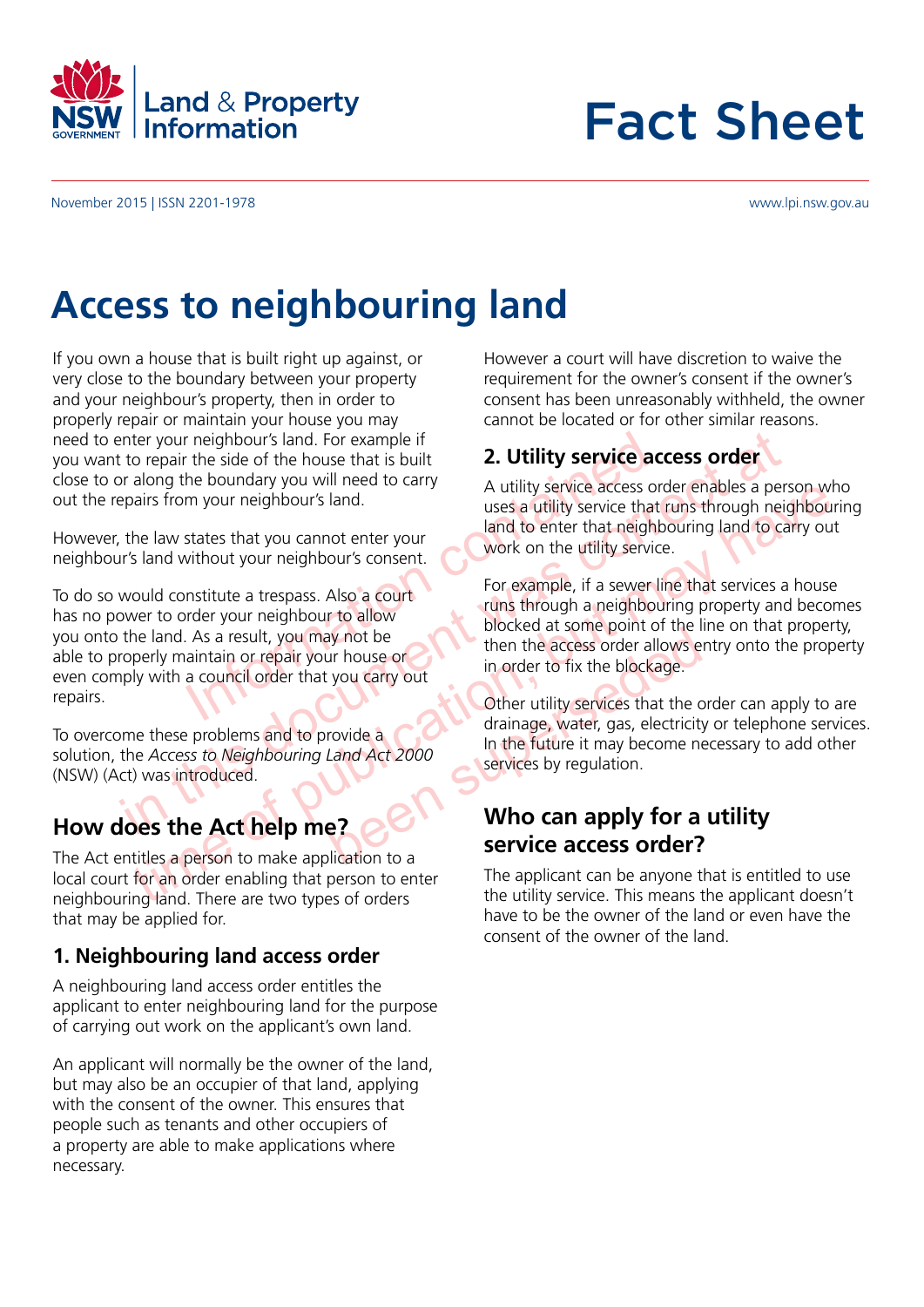#### **What notice must be given for an access order?**

In both cases, the applicant must give at least 21 days notice of their intention to lodge an application. The notice must include the terms of the order sought.

The notice must be served on the owner of the land to which the access order is sought, any person entitled to use a utility service on which work is proposed and any other person who the applicant believes will be affected by the order.

This ensures that occupiers of the adjoining land will be given notice of the application and that where a utility service serves several properties (such as often occurs with sewer lines for a row of terrace houses), all the other users of the service will also receive notice.

In many cases the service of a notice of intention to commence an application may be a catalyst for the parties to be able to resolve the dispute themselves and the intended application may not need to be actually lodged.

### **What land cannot be the subject of an application?**

An application for an access order cannot be made in respect of land that has been reserved or dedicated under Part 4 of the *National Parks and Wildlife Act 1974* (NSW) i.e. national parks, historic sites, state conservation areas, regional parks, nature reserves, karst conservation reserves, Aboriginal areas and land declared as an Aboriginal place.

## **Which court has jurisdiction?**

The local court is empowered to determine applications for access orders.

#### **What preliminary steps must be taken?**

A court will not make an access order unless it is satisfied that the applicant has first made a reasonable effort to reach agreement with the applicant's neighbour for the access sought. This ensures that only genuine disputes are brought before the court.

#### **What criteria does the court consider?**

In reaching a decision the court considers two main issues:

- 1. Whether the proposed work cannot be carried out or would be substantially more difficult or expensive to carry out without access to the neighbouring land.
- 2. Whether granting the proposed access would cause unreasonable hardship to the neighbour affected by the order.

Unless a court is satisfied about these two issues the application will not be granted.

## **Can conditions be imposed?**

Exercise of the service will also<br>
Service of a notice of intention to<br>
Incation may be a catalyst for the<br>
Internation contains to the contribution of the tores<br>
that could be impose whatever contained by the dispute them This dured the content of the Modellar and the conservation areas, equivalence at a notice of a notice of intention to<br>the ce an application may be a catalyst for the the mission measurement was considered to be able to re the service of a notice of intention to<br>
the discussionally hecessary in the circumstrances. Condition<br>
be able to resolve the dispute themselves<br>
be a catalyst for the the may not need to be<br>
the dispute themselves<br>
that Yes, if a court decides to make an order for access it can impose whatever conditions it decides are reasonably necessary in the circumstances. Conditions that could be imposed are, but not limited to, conditions for the purpose of avoiding or minimising loss or damage to the neighbour or any other person, land or property; for the purpose of avoiding or minimising inconvenience or loss of privacy to the neighbour or any other person; specifying precautions and safeguards; and requiring the taking out of insurance by the applicant against risk.

**subject of**<br>
minimising inconvenience or los<br>
neighbour or any other person;<br>
and safeguards; and requiring the<br>
insurance by the applicant again<br>
insurance by the applicant again<br>
finsurance by the applicant again<br>
finsu An access order must specify the date from which access is permitted and the date when access ceases to be permitted and if relevant, the time during which access is permitted.

### **Are there any other safeguards?**

Yes, the Act contains safeguards for the property affected by the access order. It provides that a person granted an access order to neighbouring land is required to restore the neighbouring land to the same condition as it was in before the permitted work was carried out and indemnifies the neighbouring owner against any damage which might arise as a result of the access.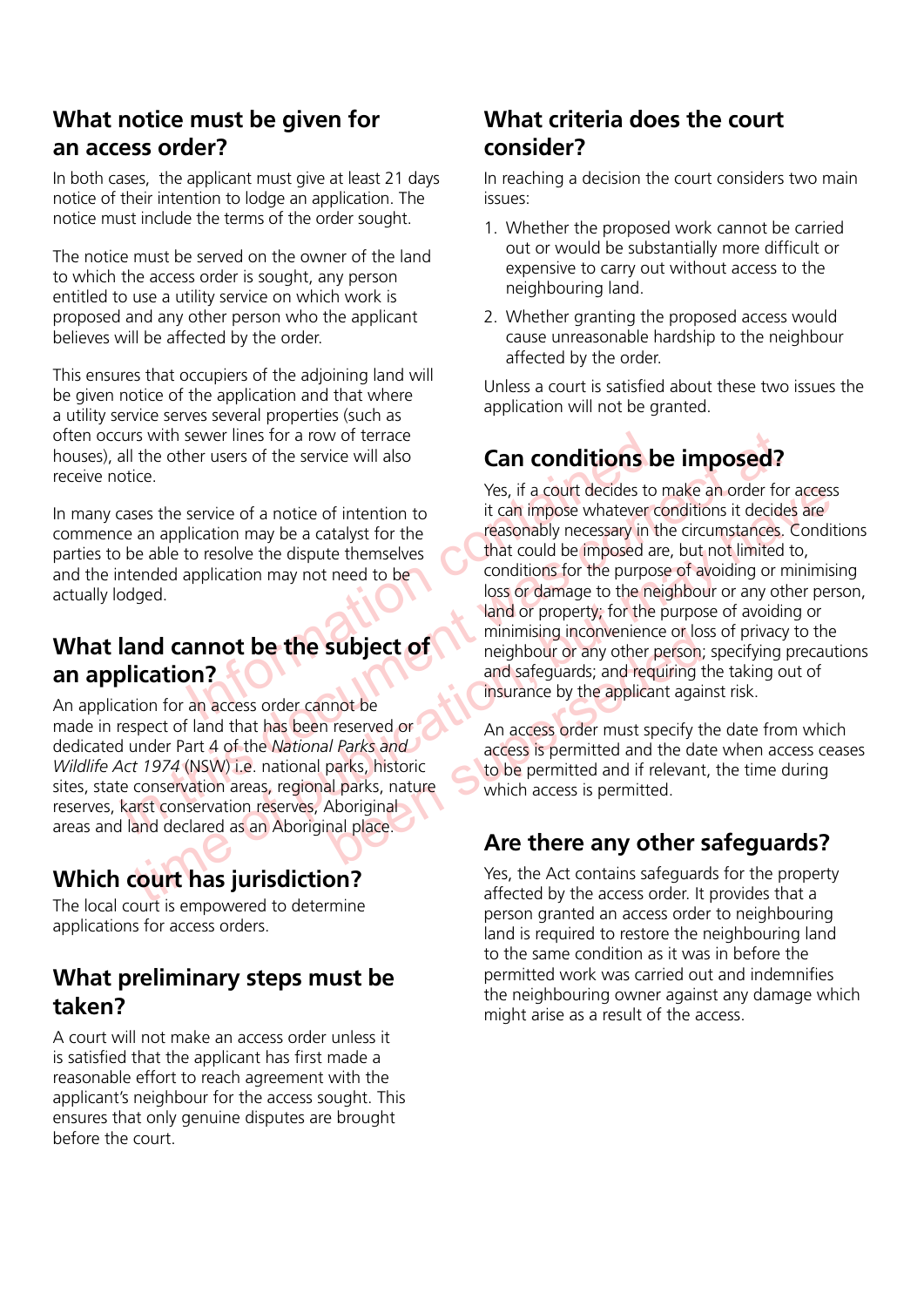#### **What about consent authority approval?**

The granting of an access order to do work does not mean that any consent by a consent authority that would normally be required for the work does not apply.

If consent authority approval is needed for the particular type of work for which access has been granted then that approval must still be obtained. Similarly, if any work or activity is prohibited by another law then nothing in the Act operates to negate that prohibition.

### **Can an order be varied or revoked?**

Yes, an access order can be varied or revoked by a local court on application by the applicant or by any other person affected by the order. This ensures that any matters that arise after the order is made can be acted upon by reviewing the order where necessary.

## **Can compensation be ordered?**

For the variety of the applicant of the part of the application by the applicant or by any in deciding all issues contains a first after the order is made can be<br>
Expected by the order. This ensures that<br>
rise after the or Yes. One of the most important provisions of the Act is that it authorises the court to order an applicant who has been granted an access order to pay compensation to the owner of the neighbouring land for loss or damage caused by the access.

Compensation may be sought by the neighbouring owner after the date that the access order was made, but must not be sought more than three years after the date on which the last access under the order occurred.

Compensation is not payable for loss of privacy or inconvenience suffered by the owner as a result of the access order.

#### **Can costs be awarded?**

Yes, the court can make an order as to costs although the costs of an access order are usually payable by the applicant unless the court makes an order to the contrary. When making a contrary order, the court may consider the attempts made by the parties to reach agreement before the proceedings and whether the refusal to grant the desired access was reasonable.

#### **When must an application be transferred to the Land and Environment Court?**

In three situations as stated below.

- 1. If the amount of compensation or damages involved in a matter is likely to exceed the amount of the local court's monetary jurisdiction which is \$100,000.
- 2. If a question of law arises in a hearing. In this case the local court has the option of referring the question to the Land and Environment Court.
- 3. An appeal on a question of law from a decision of the local court. In this case the appeal must be made to the Land and Environment Court. The Land and Environment Court has expertise in deciding all issues concerning land and is the appropriate forum for such matters to be referred.

#### **Are any other matters dealt with in the Act?**

**THE CONSECT AS WE THE CONSECT AND THE CONSECT AND THE CONSECT AND THE USE ONE CONSECT AND THE USE CONSECT AND THE USE CONSECT AND THE USE CONSECT AND THE CONSECT AND THE CONSECT AND THE CONSECT AND THE CONSECT AND THE CON** on affected by the order This ensures that<br>
appropriate forum for such matters dealt with in<br>
the Act any other matters dealt with in<br>
the most important provisions of the Act<br>
the Mexical so provides for apportioning data For example, there are many highbouring<br>
an applicant<br>
For example, there are many hot<br>
in the use of a sewer line or a ware<br>
blockage occurs in the line or p<br>
confusion as to who is liable to<br>
of fixing the problem. Is it As well as access to neighbouring land problems, the Act also provides for apportioning costs of repair and maintenance of shared utility services. For example, there are many households that share the use of a sewer line or a water pipe. When a blockage occurs in the line or pipe there is usually confusion as to who is liable to pay for the cost of fixing the problem. Is it all the households that share the service or only the household on whose land the blockage has occurred, or is it some other combination?

In order to resolve the confusion the Act provides that each user of a shared utility service be equally responsible for the costs of its maintenance and repair. However, where the need for maintenance or repair is caused by the deliberate act of one of the users then liability will rest with that user alone.